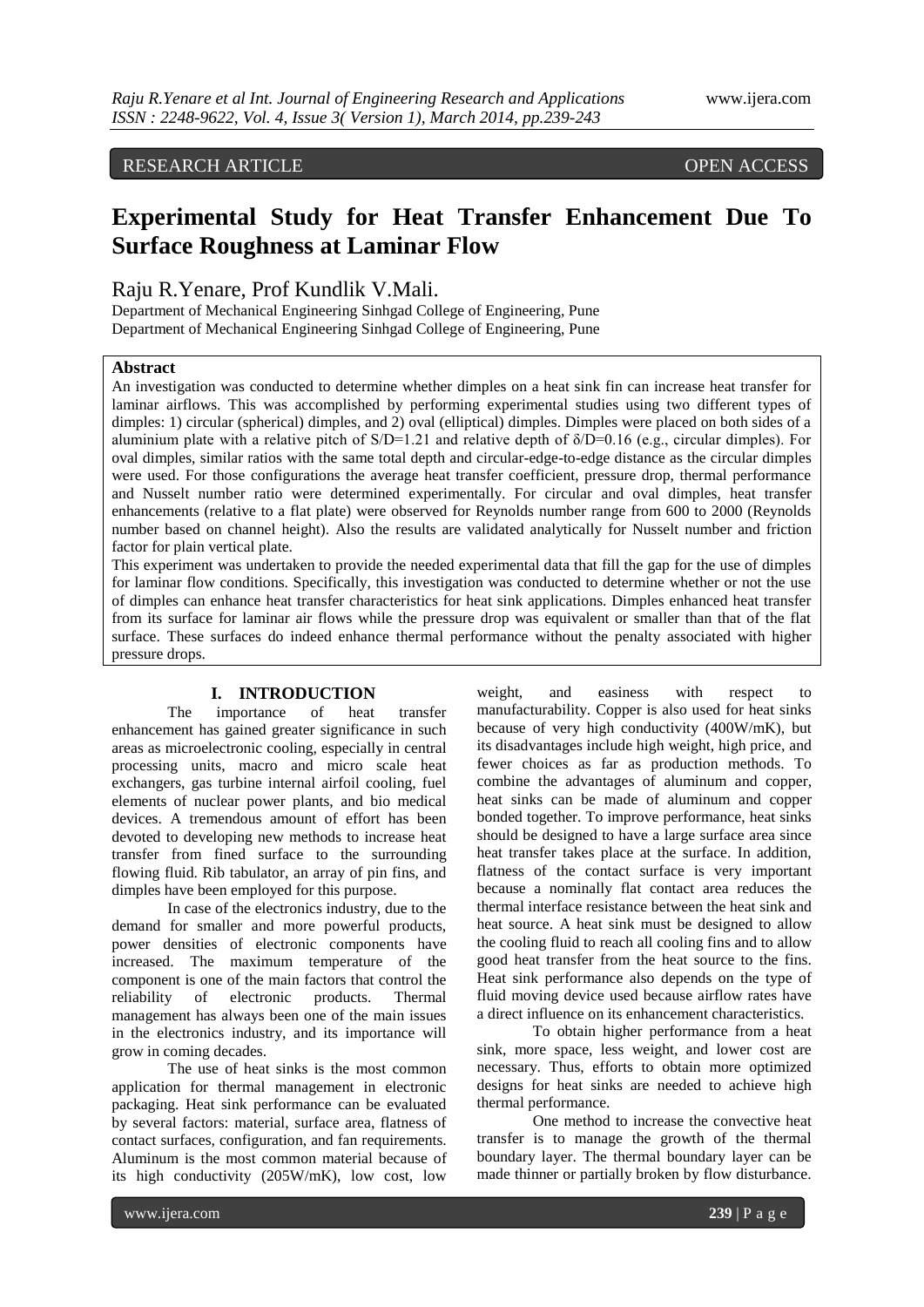As it is reduced, by using interrupted and/or patterned extended surfaces, convective heat transfer can be increased. Pin fins, protruding ribs (turbulators), louvered fins, offset-strip fins, slit fins and vortex generators are typical methods. The pattern and placements are suitably chosen based on the required cooling.

Generally, heat transfer augmentation techniques are classified in three broad categories: active methods, passive method and compound method. Following are the some of experimental studies.

**Chyu et al.** [2] studied the enhancement of surface heat transfer in a channel using two different concavities- hemispheric and tear drop. Concavities serve as vortex generators to promote turbulent mixing in the bulk flow to enhance the heat transfer at  $R_{\text{eH}} = 10,000$  to 50,000, H/d of 0.5, 1.5, 3.0 and  $\delta/d$ =0.575. Heat transfer enhancement was 2.5 times higher than smooth channel values and with very low pressure losses that were almost half that caused by conventional ribs turbulators.

**Moon et al.** [3] experimentally studied the effect of channel height on heat transfer performance and friction losses in a rectangular dimpled passage with staggered dimples on one wall. The geometry used was  $H/D = 0.37, 0.74, 1.11, 1.49$  and  $R_{\text{eH}} = 12,000$  to 60,000. Heat transfer enhancement was roughly 2.1 times greater than the smooth channel configuration with H/D values from 0.37 to 1.49. The heat transfer augmentation was invariant with the Reynolds number and channel height. The increase in friction factor was 1.6 to 2.0 times less than the smooth channel. The pressure losses also remained approximately constant for the channel height.

**Mahmood et al** [4] studied the flow and heat transfer characteristics over staggered arrays of dimples with  $\delta/D=0.2$ . For the globally average Nusselt number, there were small changes with Reynolds number. Ligrani et al [5] studied the effect of dimpled protrusions (bumps) on the opposite wall of the dimpled surface.

**Mahmood et al** [6] experimentally showed the influence of dimple aspect ratio, temperature ratio, Reynolds number and flow structures in a dimpled channel at  $Re<sub>H</sub> = 600$  to 11,000 and air inlet stagnation temperature ratio of 0.78 to 0.94 with H/D  $=0.20, 0.25, 0.5, 1.00$ . The results indicated that the vortex pairs which are periodically shed from the dimples become stronger and local Nusselt number increase as channel height decreases. As the temperature ratio  $T_{oi}/T_w$  decreases, the local Nusselt number also increased.

**Burgess et al** [7] experimentally analyzed the effect of dimple depth on the surface within a channel with the ratio of dimple depth to dimple printed diameter, equal to  $\delta$ /D, 0.1, 0.2, and 0.3. The data showed that the local Nusselt number increased as the dimple depth increased due to an increased strength and intensity of vortices and three dimensional (3D) turbulent productions. Ligrani et al studied the effect of inlet turbulence level in the heat transfer improvement in walls with dimple ratio  $\delta/D=0.1$ . showing that as the turbulence level was increased, the relative Nusselt number reduced due to the increased turbulent diffusion of vorticity.

**Bunker et al** [8] use circular pipes with in-line arrays of dimples with  $\delta/D=0.2$  and 0.4 and surface area densities ranging from 0.3 to 0.7 to provide heat transfer enhancement and friction effects of dimples in a circular tube. Reynolds numbers for bulk flow were from 20,000 to 90,000. Heat transfer enhancement was 2times greater than the smooth circular tube in the case where the relative dimple depth was greater than 0.3 and array density was greater than 0.5. An increase of friction factor was approximately 4 to 6 times greater than the smooth circular tube, which was better than the rib turbulartors. Han studied the rotational effect of dimples in turbine blade cooling. In the case where a pressure drop is the main design concern, dimple cooling can be a good choice. Jet impingement over a convex dimpled surface was studied by Chang et al. [9] showing an incremental increase in the relative Nusselt number  $(N_u/N_{u0})$  up to 1.5.

In this experimental work the heat transfer coefficient h is increase by using the various dimple plate such as circular and oval. These experimental studies are carried out at laminar flow for the Reynolds number 600 to 2000.

## **II. EXPERIMENTAL WORK 2.1 Experimental Setup.**

In the experimental set up blower, digital flow meter, plenum ,acrylic glass channel test section with aluminium plate and control panel consist of temperature indicator, voltmeter, ammeter , dimmer stat are used

An experimental set up is used for finding the necessary data for obtaining Nusselt number is shown in Fig.1 The average heat transfer coefficient on the plate surface will be measured for various rates of airflow through the channel. It consists of an open loop flow circuit. The main components of the test apparatus are a test section, a rectangular channel, a plenum, a calibrated digital flow meter, a ball valve, and a centrifugal blower. The channel inner cross section dimensions are 33 mm (wide) and 105 mm (height). The entrance channel is 2500 mm long. The channel is constructed with 8 mm thick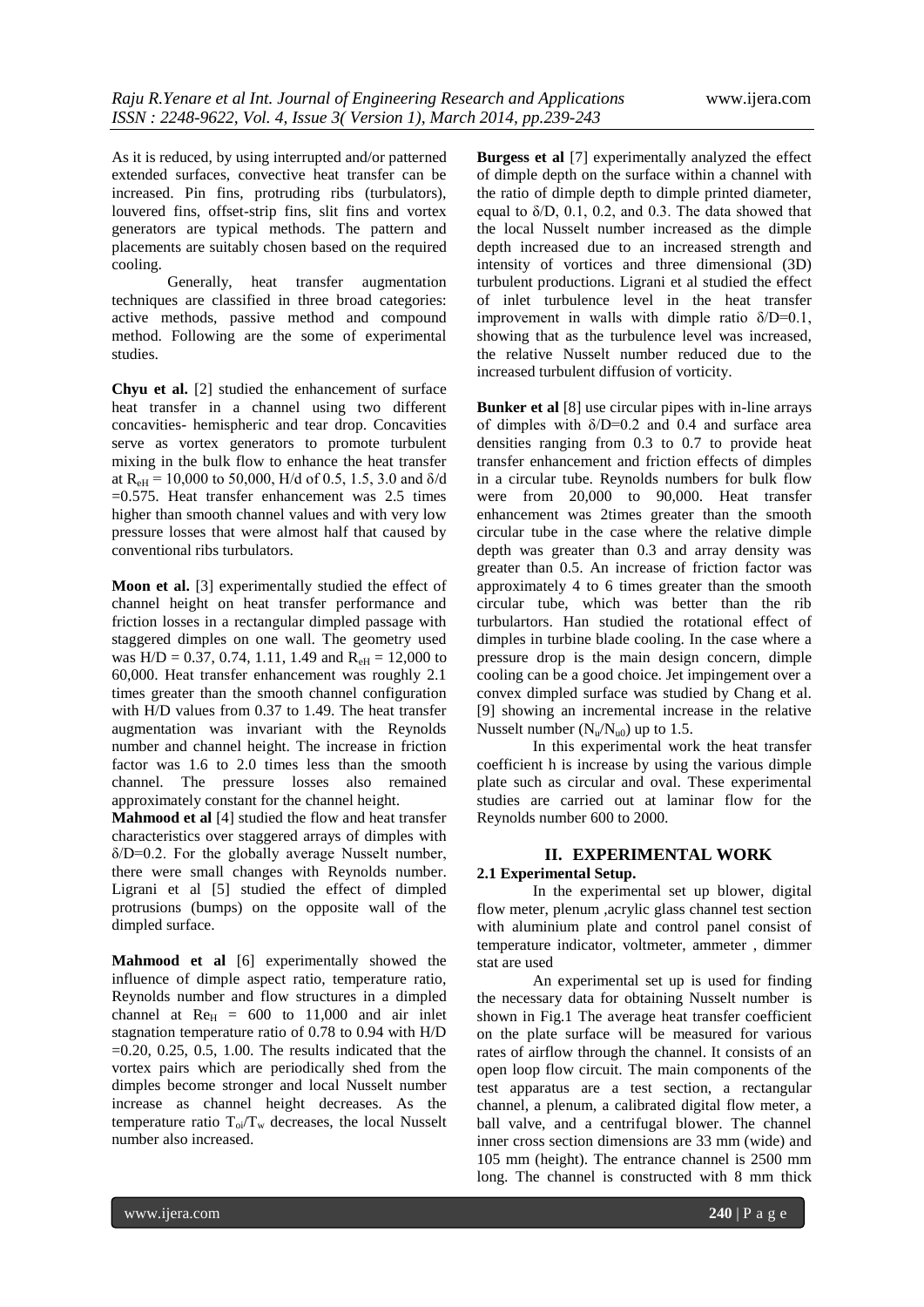acrylic plates with thermal conductivity k=0.16W/mK at 20°C to minimize heat losses. A 300X300X450 mm plenum with wood will be fabricated to stabilize the flow drawn by the blower.



Fig .1 Experimental set up

#### **2.2 Details of test section**

The circular dimpled plate with 12 by 24 dimples is shown in figure 2 and figure 3 shows the oval (elliptical) dimpled plate with 7 by 24 dimples on each side. The dimples were placed on both sides of the test plate with a relative pitch S/D=1.2 and a relative depth  $\delta/D=0.166$  for the circular dimples. For the oval dimples,  $S/D=1.2$  and  $\delta/D=0.166$  with same total depth and circular-edge-to-edge distance as the circular dimples. Three test plates were fabricated with 5mm thickness Aluminum. Because a flat projected area is used to calculate a heat transfer coefficient and a Nusselt number, the total surface area for each plate is constant.



Fig 2. details of circular dimple plate.



Fig 3.details of oval dimple plate.

#### **2.3 Experimental Procedure.**

The test plate is located in the middle of the test channel. Care was taken so that the test plate can be located in the middle of the test section in order to ensure an equal channel height conditions and airflow rates for both sides of the test plate. The outer surface of the test section consisted of fiberglass to reduce heat loss to the outside surroundings.

The blower is turned on and air is forced through the test setup. The flow rate through the test section is controlled with the help of a valve downstream of the digital flow meter. The flow rate is set in such a way so that the pressure drop across the orifice corresponds to required Reynolds number.

After the flow is set across the test section, the heater is turn on and the voltage supplied to the heater is roughly set to 15W. According to the temperature of the test plate, voltage and current is changed. After the measured temperatures are reached a specific value, the voltage is controlled to an input power 12W.

After as time elapse of roughly 6 hours approximately, the temperature of the test plate reaches steady state. The pressure difference across the test section is checked frequently so that the flow rate does not change from the intended value of Reynolds number. At steady state, the temperatures of the test plate are checked by the observation. The pressure difference across the test plate and the pressure across upstream of the test plate is measured. The voltage supplied to the heater and the corresponding current is taken to calculate the heat supplied to the test plate. The temperatures of the inlet air into the test section and outlet section also checked.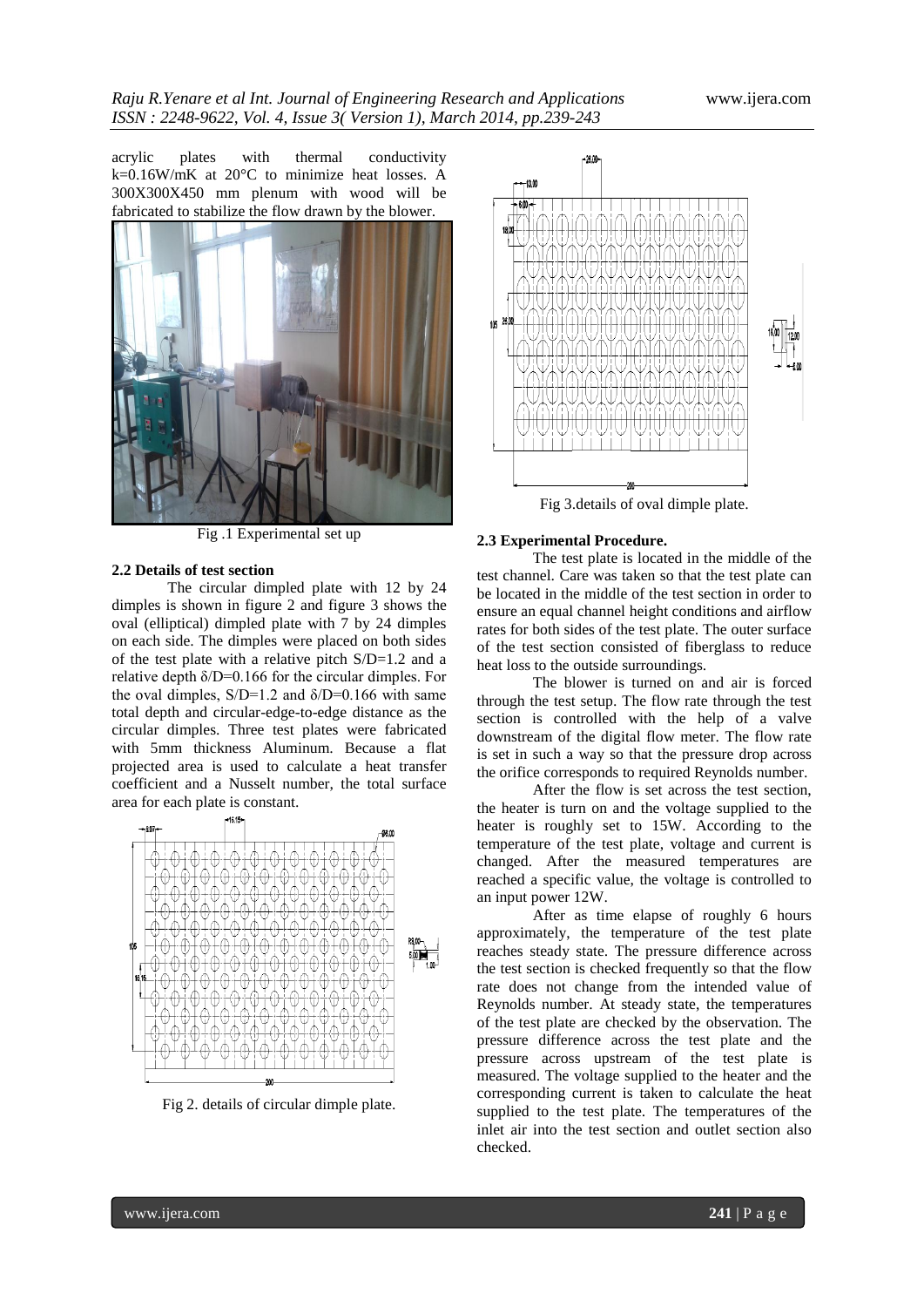#### **2.4 Data reduction**

The data reduction of the measured results is summarized in the following procedures

An average heat transfer coefficient is calculated from the net heat transfer per unit area, the average temperature of the plate, and the bulk mean air temperature. To quantify the average heat transfer

coefficient, the following expression can be used:  
\n
$$
h = \frac{Q_{net}}{A_s(T_w - T_b)} = \frac{Q_{total} - Q_{loss}}{A_s(T_w - T_b)}
$$
...(1)

Where the net heat flux  $(Q_{net})$  is the electrical power supplied to the heater  $(Q_{total})$  minus the heat loss from the test section  $(Q<sub>loss</sub>)$ . As is the surface area of the plate where the heat convection occurs.  $T_w$  is a steady-state wall temperature and Tb is a mean bulk temperature.

$$
Q = V^*I \qquad \qquad \dots (2)
$$

For the general case, heat loss is calculated to be roughly 10 to 20%.

A mean bulk temperature, Tb, is determined by Eq. 3 where Tb, inlet is the inlet bulk temperature and Tb, outlet is the outlet bulk temperature that can be calculated from Eq.3 while the wall tempreture is calculated by equation 4.

$$
T_b = \frac{T_{b\text{ inlet}} + T_{b\text{ outlet}}}{5} \qquad \qquad \dots \dots (3)
$$

$$
Tw = \frac{(T1+T2+T3+T4+T5)}{5} \qquad \dots (4)
$$

Where  $T_1$ ,  $T_2$ ,  $T_3$ ,  $T_4$ ,  $T_5$  are the wall temperature measured with the help of temperature indicator.

a) The Nusselt number for heat transfer over the vertical plate

Nu = 0.228 Re0.731 Pr0.33 ……..……(5)

b) Nusselt number

$$
Nu = \frac{hL_c}{K}
$$
 (6)

 $Pr = \frac{CP}{K}$ *Cp* ………………. (7)

d) Reynolds number

$$
Re = \frac{\rho V D}{\mu} \qquad \qquad \dots \dots \dots \dots \dots \tag{9}
$$

e) Pressure drop for laminar flow

$$
\Box P = \frac{(f * L * \rho * V^2)}{2 * d} \quad \dots \dots \dots (10)
$$

f) Friction factor for laminar flow

$$
f = \frac{68.36}{Re}
$$
 (11)

# **III. RESULTS AND DISCUSSION**

Experimentally determined Nusselt number values for plain plate without dimple are compared with analytical equation of Nusselt number over the vertical plate at laminar flow

The comparison between Nusselt numbers obtained experimentally and by using theoretical Nusselt number equation for plain vertical plate is as shown in figure.7. It is observed that the value of Nu (experimental) is less than Nu (theoretical). Actual heat carried away by air passing through the test section is the combination of convective and radiative heat transfers. As the heat transferred by convection alone is considered while performing experimental calculations, it can be expected that Nu (experimental) is less than Nu.



Fig.7 Comparison between Nusselts numbers obtained experimentally and analytically.

The variation of friction factor with Reynolds number for plain plate is shown in figure 5. The data obtained by the experiment is compared with friction factor obtained analytically by equation for laminar flow over a vertical flat plate for less than 2300 Reynolds number. The friction factor value obtained by experiment is higher than theoretical friction factor. The friction factor is high at low Reynolds number and it increase with increase in Reynolds number





The heat transfer coefficients for three different aluminum plates based on the flat projected is shown in figure.6. The heat transfer coefficients increased with increasing airflow rate. The results showed that the heat transfer coefficients for the

www.ijera.com **242** | P a g e